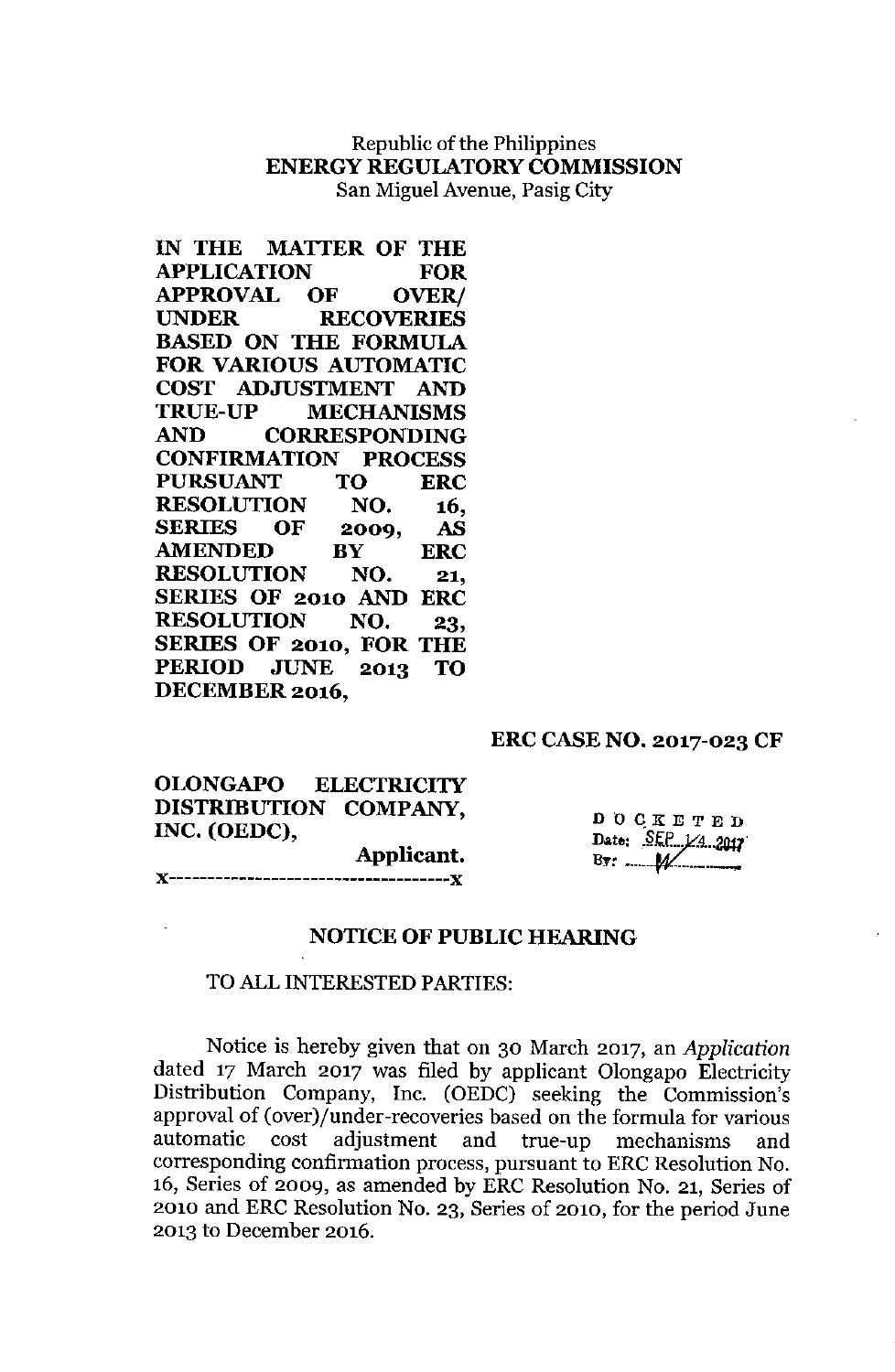## ERC CASE NO. 2017-023CF NOTICE OF PUBLIC HEARING/ 13 SEPTEMBER 2017 **PAGE 2 OF 6**

## OEDC alleged the following in its *Application:*

1. Applicant is a corporation duly organized and existing under Philippine law, with principal office address at 1170 Rizal Avenue East Tapinac Olongapo City, and is franchised under Republic Act No. 10373 to construct, own, operate and maintain an electric distribution system in the City of Olongapo and its suburbs.

2. Pursuant to ERC Resolution No. 16, Series of 2009, entitled *"A Resolution Adopting the Rules Governing the Automatic Cost Adjustment and True-up Mechanisms and Corresponding Confirmation Process for Distribution Utilities",* as amended by Resolution No. 21, Series of 2010 and Resolution No. 23, Series of 2010, applicant is filing its consolidated application for the approval of over/under recoveries on its implementation of the automatic cost adjustment and true-up mechanisms mentioned in said resolutions.

3. Applicant applies the formula provided under the foregoing resolutions and determined that it has incurred under-recoveries and made over-recoveries in the implementation of the abovementioned automatic cost adjustments and true-up mechanisms.

4. A summary of the allowable pass through costs, computed in accordance with the above-mentioned automatic cost adjustments mechanism, vis-à-vis the actual revenues, from June 2013 to December 2016, for generation, transmission, system loss, lifeline discount rate and senior citizen discount subsidy rate showed a total over recovery of PhP O.0023/kwh as presented in the table below:

|                |                                                | <b>Allowable</b><br>Pass Through<br>Cost<br>(PhP) | Actual<br>Revenue<br>(PhP) | (Over)/Under<br><b>Recoveries</b><br>(PhP) |
|----------------|------------------------------------------------|---------------------------------------------------|----------------------------|--------------------------------------------|
| 1              | Generation Rate (GR)                           | 3,182,016,038                                     | 3,194,388,143              | (12,372,105)                               |
| $\overline{2}$ | Transmission Rate<br>(TR)                      | 471,019,523                                       | 472,210,442                | (1,190,919)                                |
| 3              | System Loss Rate<br>(SLR)                      | 360,707,528                                       | 347,636,079                | 13,071,449                                 |
| 4              | Lifeline Discount Rate<br>(LR)                 | 24,505,361                                        | 25,242,887                 | (737, 527)                                 |
| 5              | Senior Citizen<br>Discount and Subsidy<br>Rate | 65,065                                            | 60,901                     | 4,164                                      |
|                | <b>TOTAL</b>                                   | 4,038,313,514                                     | 4,039,538,452              | (1,224,938)                                |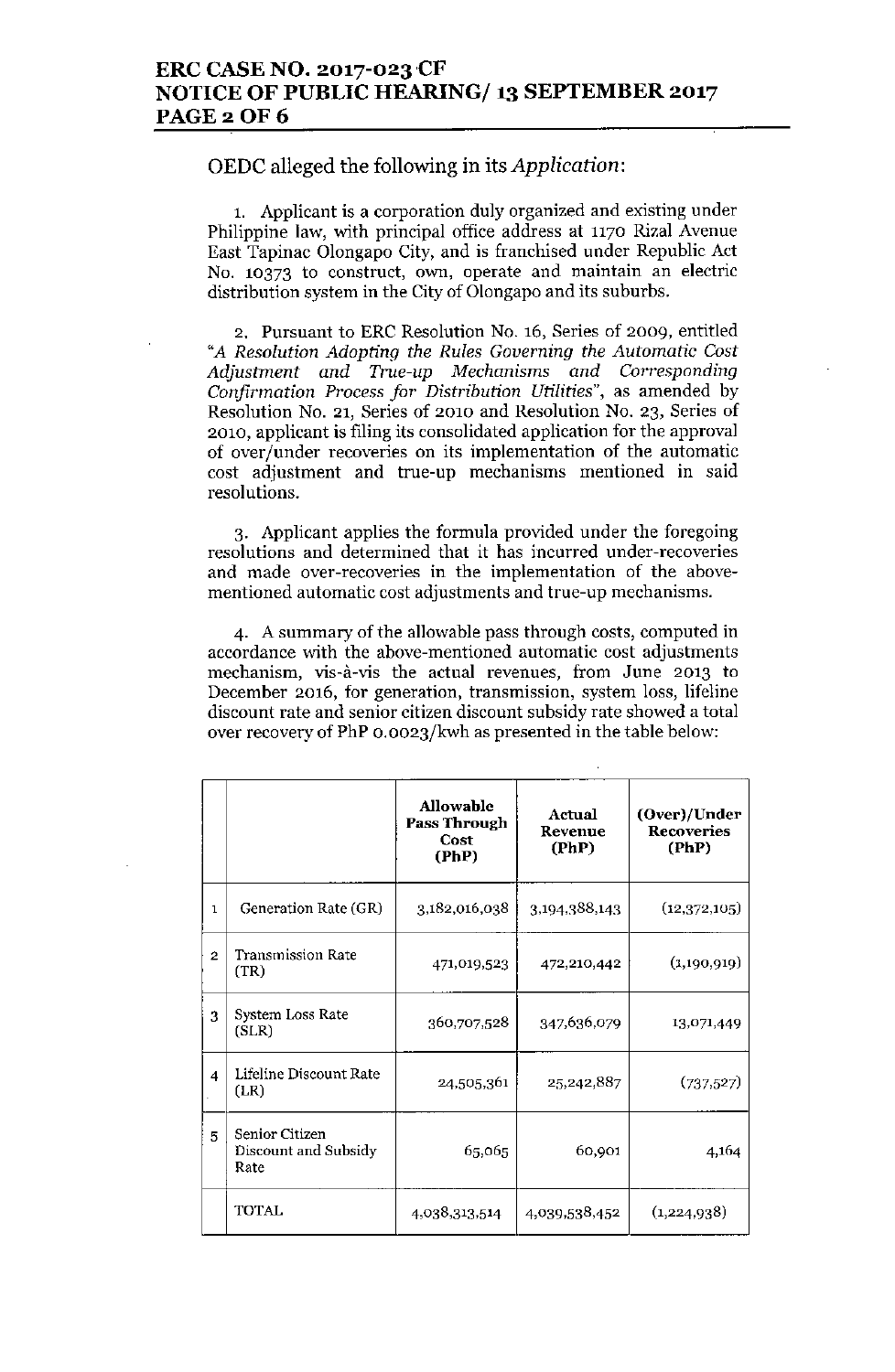# ERC CASE NO. 2017-023 CF NOTICE OF PUBLIC HEARING/ 13 SEPTEMBER 2017 **PAGE 3 OF 6**

5. The computation of the above Over/Under Recoveries are hereto attached as Annex "A" (for Generation), Annex "B" (for Transmission), Annex "C" (for System Loss), Annex "D" (for Lifeline Discount Rate) and Annex "E" (for Senior Citizen Discount and Subsidy Rate).

6. The foregoing Over/Under Recoveries are the results of the following:

a. The use of twelve (12) month moving average for system loss recovery; and

b. Lag in the recovery of pass through charges.

7. Applicant proposes to refund the PhPO.0023 over recovery to its electricity customers for a period of three (3) years, or until said amount is fully refunded. Based on the said refund period and estimated annual energy consumption of  $174,046,683$  kWhr, the net amount of refund will be PhPl,224,938. The table below shows the amount to be refunded to or collected from the customers for each of the pass-through costs.

|                |                                             | <b>Amount To Be</b><br>(Refunded)/Collected<br>P/kWh |
|----------------|---------------------------------------------|------------------------------------------------------|
| 1              | Generation Rate (GR)                        | (0.0237)                                             |
| $\overline{2}$ | Transmission Rate (TR)                      | (0.0023)                                             |
| 3              | System Loss Rate (SLR)                      | 0.0250                                               |
| 4              | Lifeline Discount Rate (LR)                 | (0.0014)                                             |
| 5              | Senior Citizen Discount and<br>Subsidy Rate | 0.0000                                               |
|                | TOTAL                                       | (0.0023)                                             |

8. The computation of the proposed recovery/refund rates are hereto attached as Annex "F".

9. In support of this Application, the applicant has attached the following additional supporting documents:

| Annex | Document                                                                |  |  |
|-------|-------------------------------------------------------------------------|--|--|
| G     | Fully Accomplished Supplier and Data Sheets for 2013 to 2016            |  |  |
| Н     | Power Bills, Official Receipts and Debit/Credit Memo of Power Suppliers |  |  |
|       | Power Bills, Official Receipts and Debit/Credit Memo of Transmission    |  |  |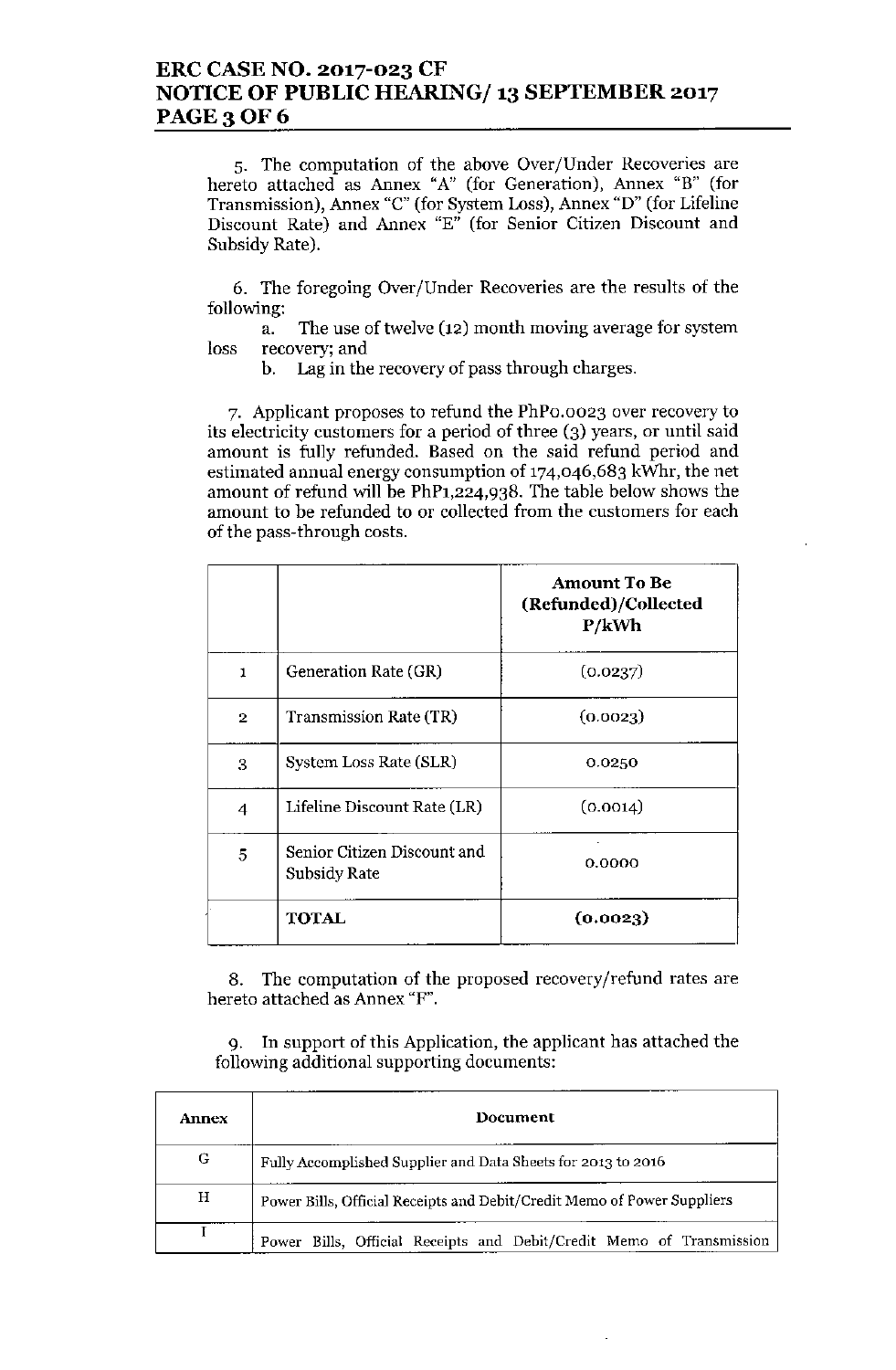# ERC CASE NO. 2017-023 CF NOTICE OF PUBLIC HEARING/ 13 SEPTEMBER 2017 **PAGE 4 OF 6**

| <b>Annex</b> | Document                                                                                                                  |  |
|--------------|---------------------------------------------------------------------------------------------------------------------------|--|
|              | Company                                                                                                                   |  |
| J            | Fully Accomplished Statistical Data Sheets for 2013 to 2016                                                               |  |
| K            | Summary of Pilferage Cost Recoveries                                                                                      |  |
| L            | DU-MO1 and DU-MO2                                                                                                         |  |
| М            | Fully Accomplished Actual Implemented Rates Sheets for 2013 to 2016                                                       |  |
| N            | Fully Accomplished Lifeline Discount Sheets for 2013 to 2016                                                              |  |
| $\circ$      | Fully Accomplished Senior Citizen Discount Sheets for 2013 to 2016                                                        |  |
| ${\bf P}$    | Two (2) Consumer Bills per customer class per month (non-lifeliner)                                                       |  |
| Q            | One (1) Consumer Bill per Lifeline Bracket (lifeliner) per month                                                          |  |
| ĸ            | One (1) Senior Citizen Consumer Bill per month                                                                            |  |
| S            | Letter from OEDC dated 13 November 2014 informing ERC about the Interim<br>Supply Agreement between OEDC and SMEC         |  |
| T            | Application for Approval of the Power Supply Contract (PSC) between OEDC<br>and SMEC docketed as ERC Case No. 2015-001 RC |  |
| U            | Second Motion for Early Resolution ERC Case No. 2015-001 RC                                                               |  |
| V            | Follow Up Letter on the Application for the Approval of PSC between OEDC<br>and SMEC dated 24 November 2016               |  |

10. Applicant has no over/under-recoveries of Local Franchise and Business Taxes.

11. Applicant manifests that it has complied with the pre-filing requirements in accordance with the Implementing Rules and Regulations of the EPIRA and Rule 6 of ERC Rules of Practice and Procedure. Below is the document as proof of the compliance:

| Annex | Document                                                                                                     |
|-------|--------------------------------------------------------------------------------------------------------------|
| w     | Certification of Posting from the Presiding Officer of the City Council of<br>Olongapo/ Affidavit of Service |
| X     | Copy of the Local Newspaper where the Application was published                                              |
| Y     | Affidavit of Publication                                                                                     |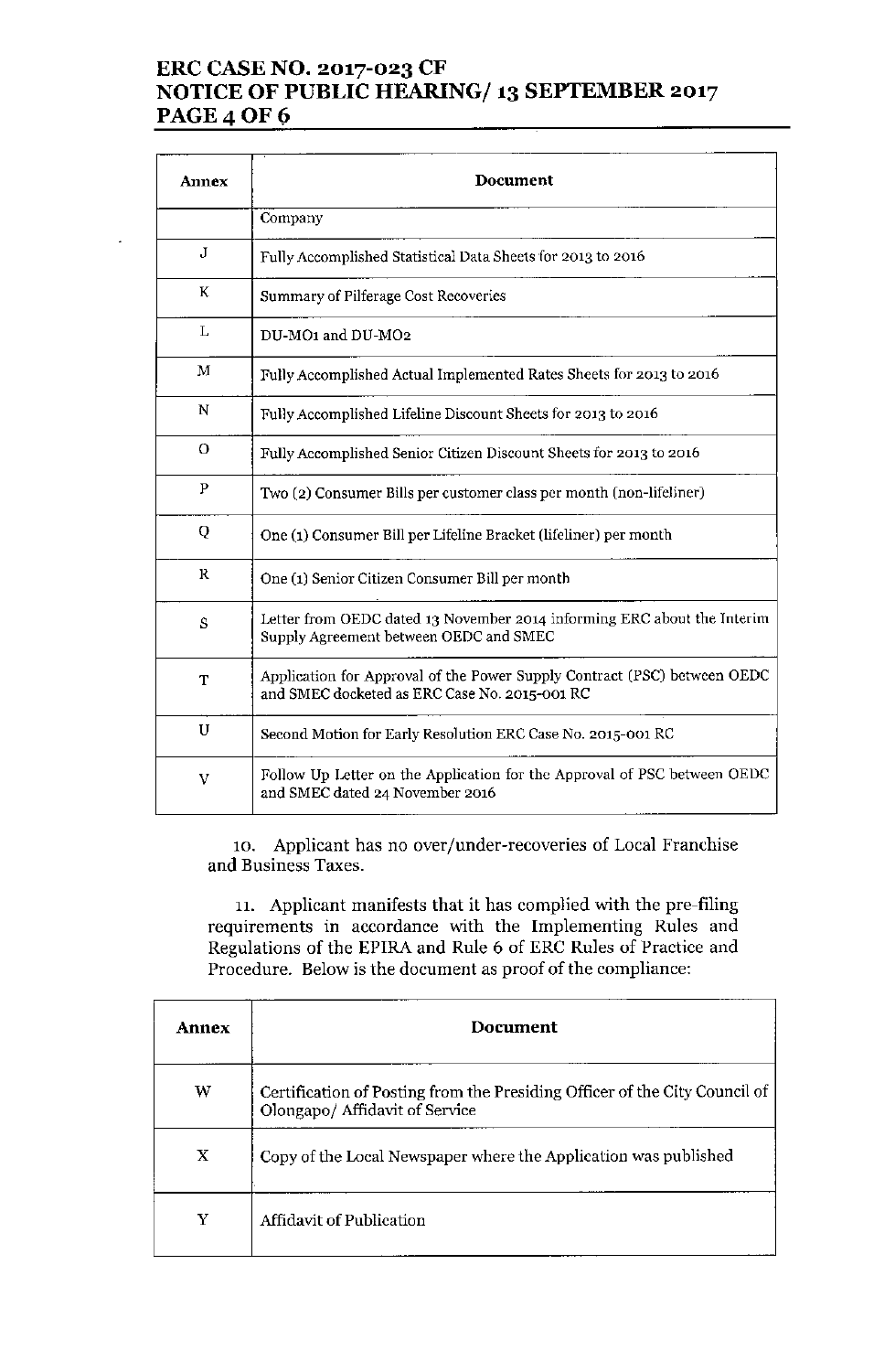# ERC CASENO. 2017-023 CF NOTICE OF PUBLIC HEARING/ 13 SEPTEMBER 2017 **PAGE 5 OF 6**

## PRAYER

WHEREFORE, premises considered, OEDC respectfully prays of this Honorable Commission, after due notice and proceedings, that the determination of its over or under-recoveries be approved and that it be allowed to refund or recover as appropriate, the following amounts for a period of three (3) years, or until such amount is fully refunded or recovered:

|    | Rate Component                                 | (Over)/Under<br>Recovery, Peso | Recovery/<br>(Refund) Rate, P/kWh |
|----|------------------------------------------------|--------------------------------|-----------------------------------|
| 1. | <b>Generation Rate</b>                         | (12,372,105)                   | (0.0237)                          |
|    | 2. Transmission Rate                           | (1,190,919)                    | (0.0023)                          |
| 3. | System Loss Rate                               | 13,071,449                     | 0.0250                            |
|    | 4. Lifeline Discount Rate                      | (737,527)                      | (0.0014)                          |
| 5. | Senior Citizen<br>Discount and Subsidy<br>Rate | 4,164                          | 0.0000                            |
|    | TOTAL                                          | (1,224,938)                    | (0.0023)                          |

Other just and equitable relief are also prayed for.

The Commission has set the *Application* for determination of compliance with the jurisdictional requirements, expository presentation, Pre-trial Conference, and presentation of evidence on 25 October 2017 at two o'clock in the afternoon (2:00 P.M.), at the ERC Hearing Room, 15th Floor, Pacific Center Building, San Miguel Avenue, Pasig City.

All persons who have an interest in the subject matter of the instant case may become a party by filing with the Commission a verified Petition to Intervene at least five (5) days prior to the initial hearing and subject to the requirements under Rule 9 of the 2006 Rules of Practice and Procedure, indicating therein the docket number and title of the case and stating the following:

1) The petitioner's name and address;

J.

2) The nature of petitioner's interest in the subject matter of the proceeding and the way and manner in which such interest is affected by the issues involved in the proceeding; and